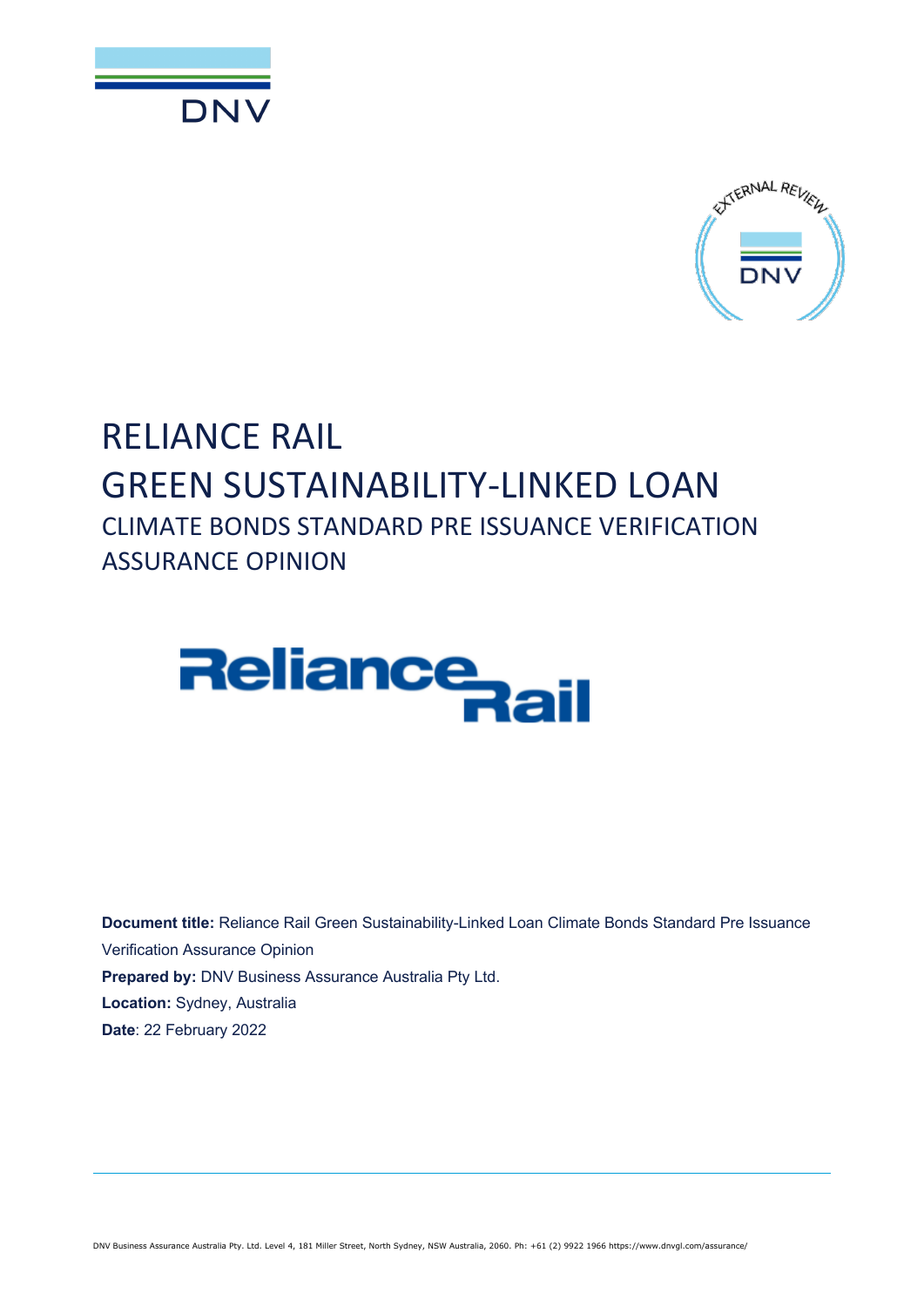

### **Page 2 of 7**

# **RELIANCE RAIL GREEN SUSTAINABILITY-LINKED LOAN Scope and Objectives**

Reliance Rail Finance Pty Limited ("RRF" or "Issuer") is considering entering into a Green Sustainability-Linked Loan in AUD (henceforth referred to as "LOAN") and has submitted the proposed loan for verification and certification against the **Climate Bond Standard** (CBS) which DNV confirms to meet and exceed the criteria in the Green Loan Principles 2021 ("GLP"). DNV notes that it has provided a Second Party Opinion on the LOAN's alignment with the Sustainability Linked Loan Principles 2021 in a separate document.

RRF intends to use the proceeds of the LOAN to refinance the nominated assets, falling under the following category:

• Clean Transport – Electrified Passenger Rail and Dedicated Supporting Infrastructure

DNV Business Assurance Australia Pty Ltd (henceforth referred to as "DNV") has been commissioned by RRF to provide verification of the LOAN as an independent and approved verifier under the Climate Bond Standard. Our criteria and information covered to achieve this is described under 'Work Undertaken' below.

No assurance is provided regarding the financial performance of the LOAN, the value of any investments in the LOAN, or the long term environmental benefits of the transaction. Our objective has been to provide an assessment that the LOAN has met the criteria of the Climate Bond Standard and the associated Technical Criteria on the basis set out below.

The scope of this DNV opinion is limited to:

- the Climate Bond Standard Version 3.0 and the following associated Sector Technical Criteria:
	- Low Carbon Transport
- the Green Loan Principles 2021

# **Responsibilities of the Management of RRF and DNV**

The management of RRF has provided the information and data used by DNV during the delivery of this review. Our statement represents an independent opinion and is intended to inform RRF management and other interested stakeholders in the LOAN as to whether the established criteria have been met, based on the information provided to us. In our work we have relied on the information and the facts presented to us by RRF.

DNV is not responsible for any aspect of the nominated assets referred to in this opinion and cannot be held liable if estimates, findings, opinions, or conclusions are incorrect. Thus, DNV shall not be held liable if any of the information or data provided by RRF's management and used as a basis for this assessment were not correct or complete.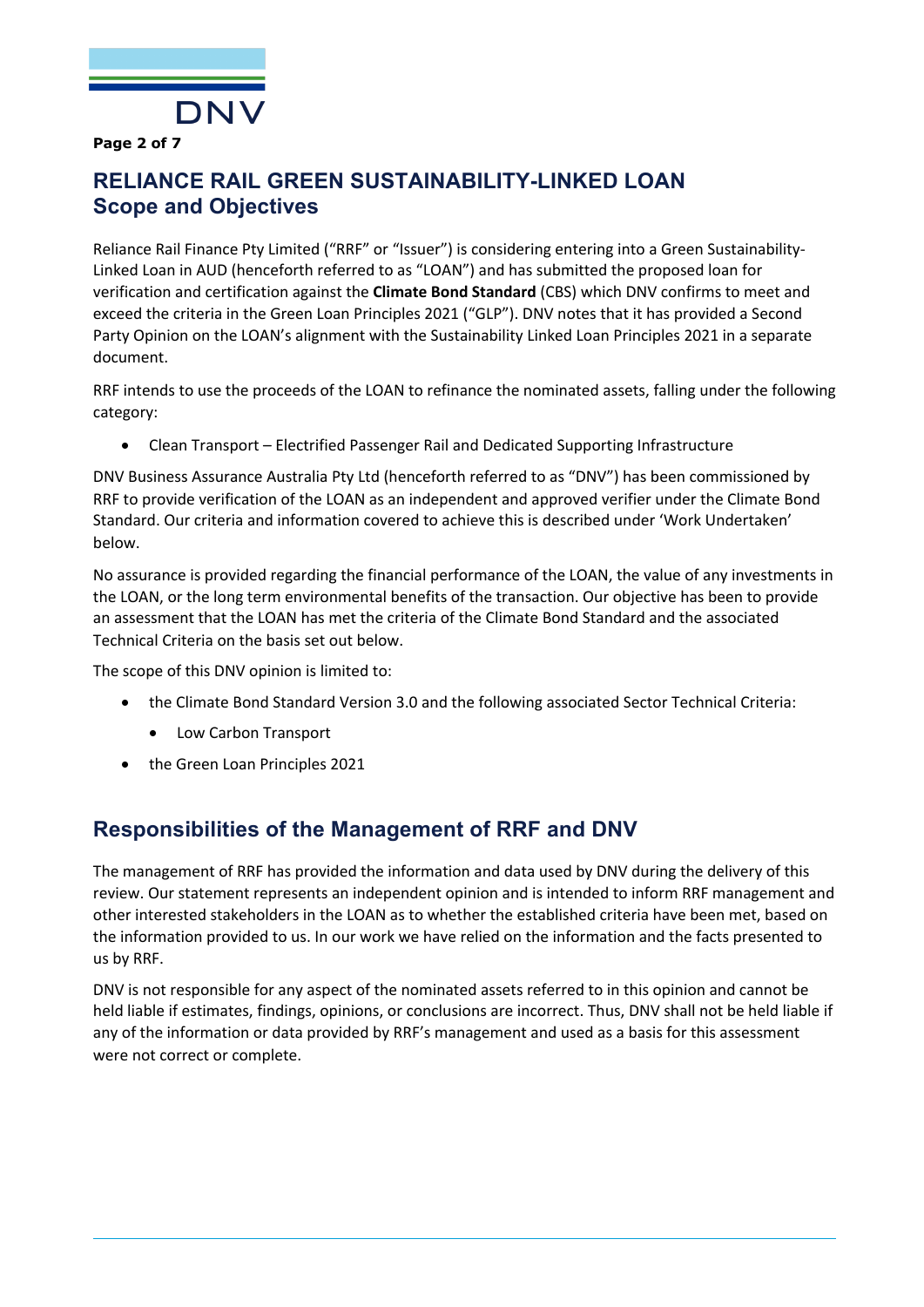

#### **Page 3 of 7**

# **Basis of DNV's opinion**

DNV has conducted the verification against the CBS v3.0 and associated Sector Technical Criteria through the creation and execution of a verification protocol addressing each requirement of the CBS v3.0 and the Low Carbon Transport Sector Technical Criteria. The detail of areas covered in the DNV verification is summarised in Schedule 2 below.

# **Work undertaken**

Our work constituted a high level review of the available information, based on the understanding that this information was provided to us by RRF in good faith. We have not performed an audit or other tests to check the veracity of the information provided to us. The work undertaken to form our opinion included:

- Creation and execution of a Climate Bond Standard Protocol, adapted to include the relevant Sector Technical Criteria for the LOAN nominated projects and assets, as described above and in Schedule 2 to this Opinion;
- Assessment of documentary evidence provided by RRF on the LOAN and supplemented by a highlevel desktop research, remote asset review and interviews with key personnel from the issuer RRF. These checks refer to current assessment best practices and standards methodology;
- Discussions with RRF management, and review of relevant documentation;
- Verification of nominated project site;
- Documentation of findings against each element of the criteria. Our opinion as detailed below is a summary of these findings.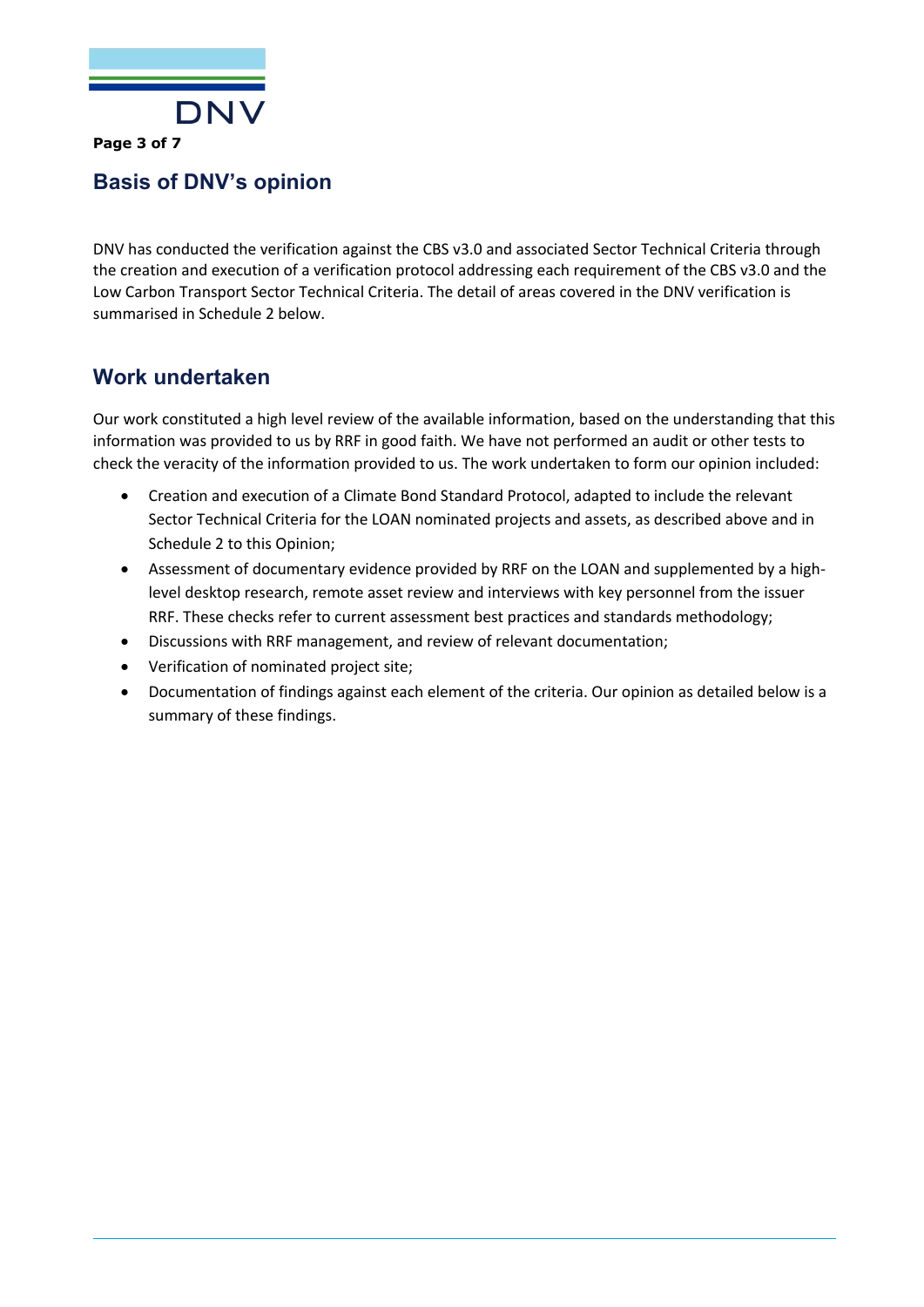

**Page 4 of 7**

# **Findings and DNV's opinion**

DNV has performed the Pre Issuance Verification of the RRF Green Sustainability-Linked Loan. It is DNV's responsibility to provide an independent verification statement on the compliance of the RRF Green Loan with the Climate Bond Standard v3.0 and Green Loan Principles 2021.

DNV conducted the verification in accordance with the Climate Bond Standard Version 3.0 and with International Standard on Assurance Engagements *3000 Assurance Engagements other than Audits or Reviews of Historical Information*. The verification included i) checking whether the provisions of the Climate Bond Standard and Green Loan Principles 2021 were consistently and appropriately applied and ii) the collection of evidence supporting the verification.

DNV's verification approach draws on an understanding of the risks associated with conforming to the Climate Bond Standard and Green Loan Principles and the controls in place to mitigate these. DNV planned and performed the verification by obtaining evidence and other information and explanations that DNV considers necessary to give limited assurance that the RRF Green Loan meets the requirements of the Climate Bond Standard and criteria of the Green Loan Principles

Based on the limited assurance procedures conducted, nothing has come to our attention that causes us to believe that the RRF Green Loan is not, in all material respects, in accordance with the Pre Issuance requirements of the Climate Bond Standard Version 3.0, Associated Low Carbon Transport Technical Criteria. DNV also confirms that the RRF Green and Sustainability-Linked Finance Framework and proposed Loan are aligned with the Green Loan Principles 2021.

### **for DNV Business Assurance Australia Pty. Ltd.**

Sydney, Australia / 22 February 2022

Mark Robinson Team Leader

David McCann Technical Reviewer

#### **About DNV**

Driven by our purpose of safeguarding life, property and the environment, DNV enables organisations to advance the safety and sustainability of their business. Combining leading technical and operational expertise, risk methodology and in-depth industry knowledge, we empower our customers' decisions and actions with trust and confidence. We continuously invest in research and collaborative innovation to provide customers and society with operational and technological foresight. With our origins stretching back to 1864, our reach today is global. Operating in more than 100 countries, our 16,000 professionals are dedicated to helping customers make the world safer, smarter and greener.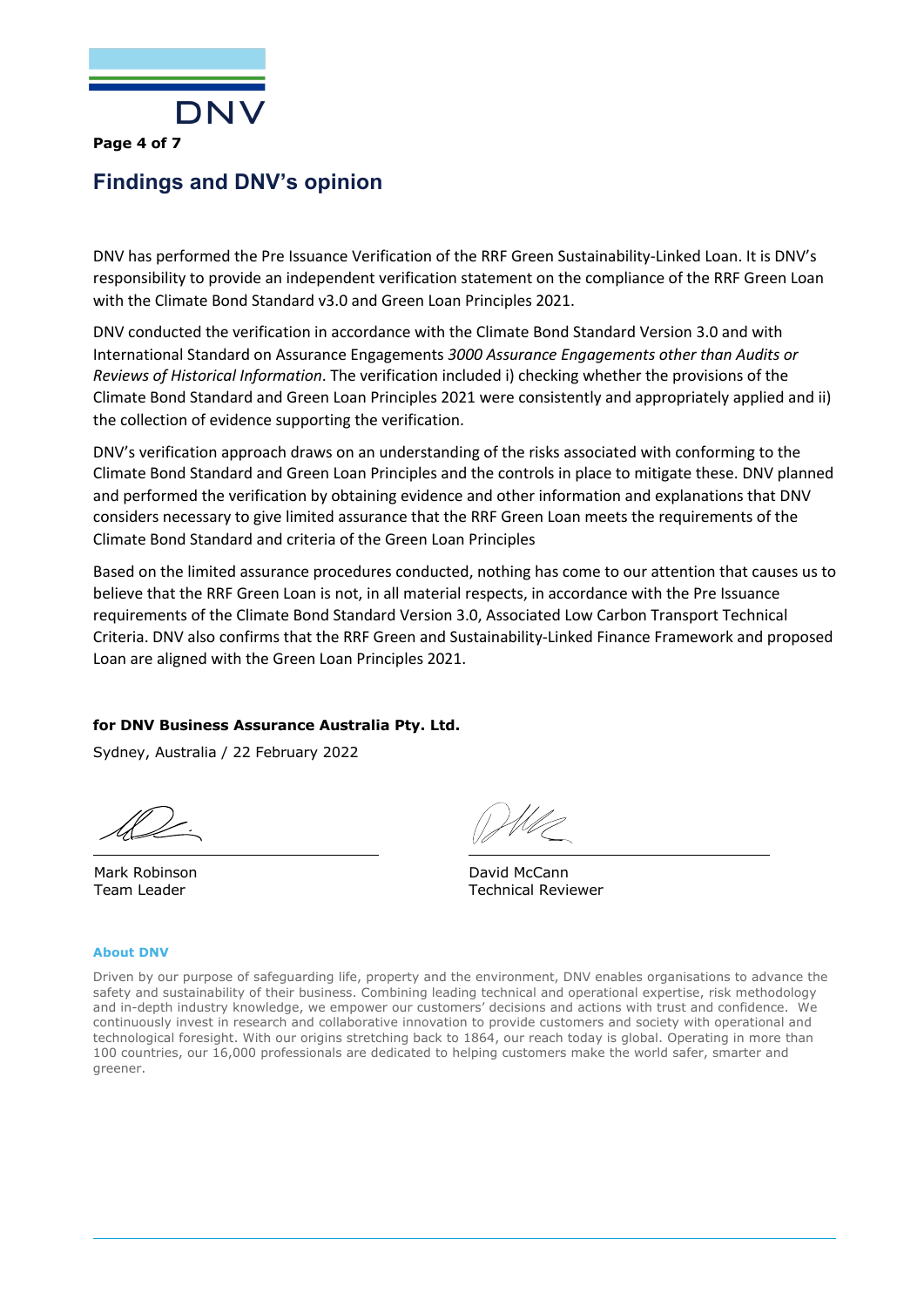

**Page 5 of 7**

# **SCHEDULE 1: Description of Nominated Assets**

| <b>Asset</b>                                                                                                                                                                                                                                 | <b>Type</b>                             | Location                          |
|----------------------------------------------------------------------------------------------------------------------------------------------------------------------------------------------------------------------------------------------|-----------------------------------------|-----------------------------------|
| The Waratah Fleet of 78 8-car double-deck electrified passenger<br>train sets                                                                                                                                                                | Low Carbon Transport - Electrified Rail |                                   |
| Auburn Maintenance Centre ("AMC"), a dedicated facility,<br>purpose-built in the west of Sydney to maintain the Waratah<br>Fleet and now used to maintain 2 additional electrified<br>passenger rail fleets for the State of New South Wales | Low Carbon Transport - Electrified Rail | Greater Sydney, NSW,<br>Australia |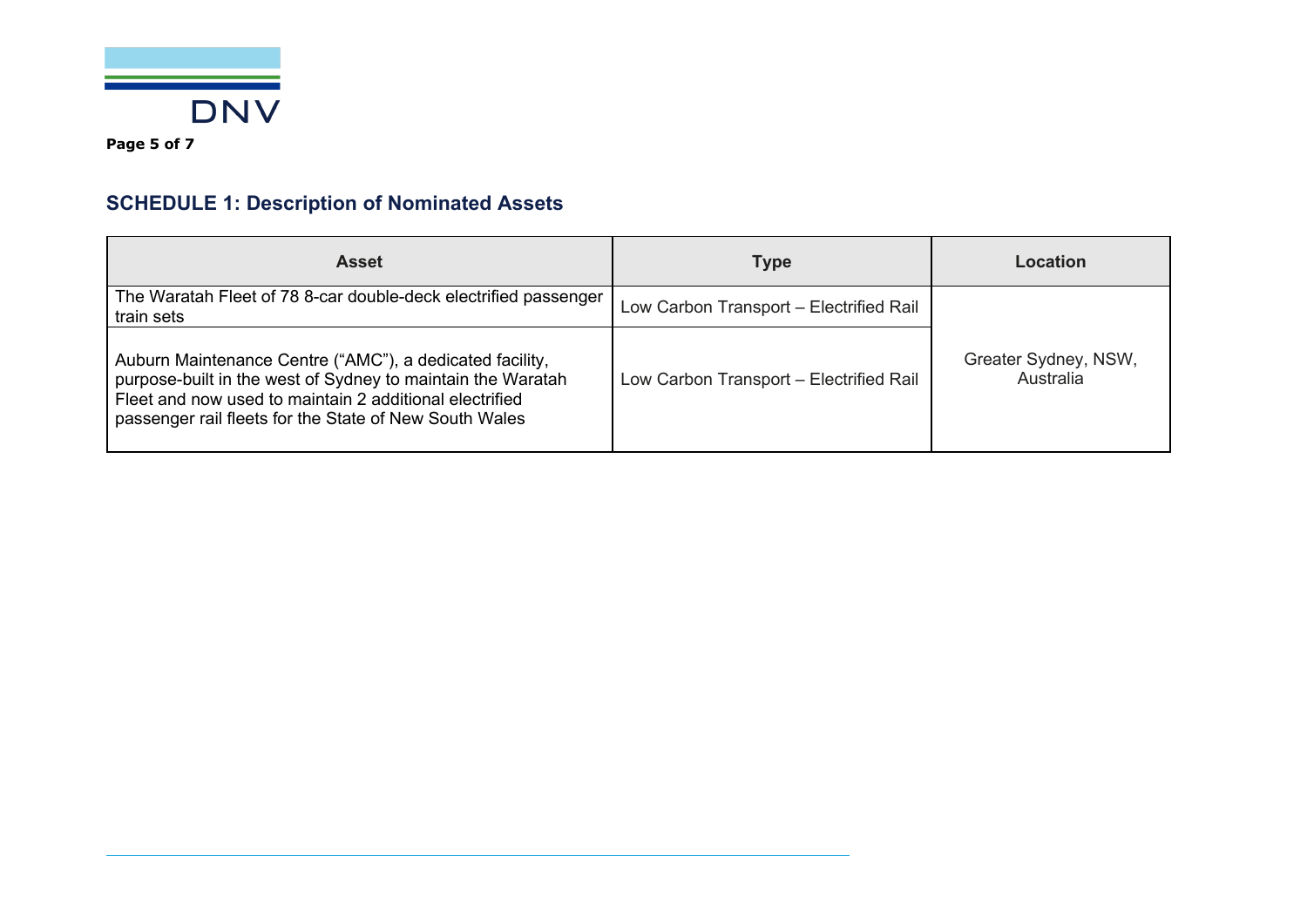

**Page 6 of 7**

### **Schedule 2: Climate Bonds Standard Verification Criteria**

### **Summary criteria for assertions of compliance with the Climate Bond Standard v3.0**

The criteria against which RRF and its nominated projects and assets have been reviewed prior to inclusion in the Loan are grouped under the requirements as detailed within the Climate Bond Standard Version 3.0 including:

#### **Part A: Pre Issuance Requirements**

| Area                        | <b>Requirement</b>                                                                                                                                       |
|-----------------------------|----------------------------------------------------------------------------------------------------------------------------------------------------------|
| Use of Proceeds             | Nominated Projects & Assets which are proposed to be associated with the Loan and which have been assessed as likely<br>to be Eligible Projects & Assets |
| <b>Project Selection</b>    | Establish, document and maintain a decision-making process which it uses to determine the eligibility of the Nominated<br>Projects & Assets              |
| Management of Proceeds      | The systems, policies and processes to be used for management of the Net Proceeds shall be documented by the<br>Borrower                                 |
| Reporting Prior to Issuance | The Borrower shall prepare a Green Loan Framework and make it available prior to Issuance or at the time of Issuance                                     |
| Reporting                   | Reporting on use of proceeds and nominated projects and assets                                                                                           |

#### **Part B: Post Issuance Requirements**

| Use of Proceeds        | Nominated Projects & Assets which are proposed to be associated with the Loan and which have been assessed as likely<br>to be Eligible Projects & Assets |
|------------------------|----------------------------------------------------------------------------------------------------------------------------------------------------------|
| Project Selection      | Establish, document and maintain a decision-making process which it uses to determine the eligibility of the Nominated  <br>Projects & Assets            |
| Management of Proceeds | The systems, policies and processes to be used for management of the Net Proceeds shall be documented by the Issuer                                      |